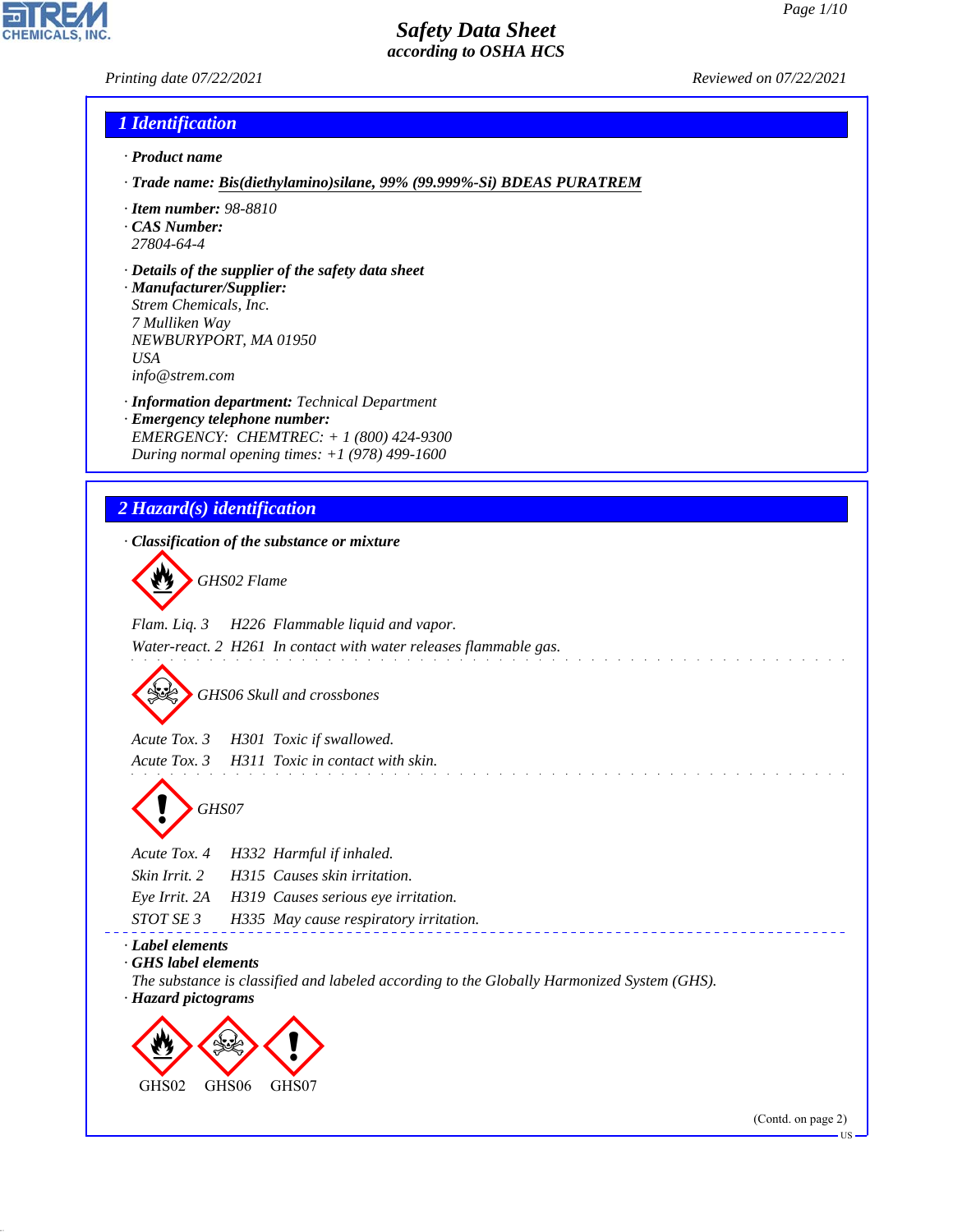*Printing date 07/22/2021 Reviewed on 07/22/2021*

|                                | Trade name: Bis(diethylamino)silane, 99% (99.999%-Si) BDEAS PURATREM                                                   |  |  |
|--------------------------------|------------------------------------------------------------------------------------------------------------------------|--|--|
| · Signal word Danger           | (Contd. of page 1)                                                                                                     |  |  |
|                                | · Hazard-determining components of labeling:                                                                           |  |  |
|                                | Bis(diethylamino)silane, 99% (99.999%-Si) BDEAS PURATREM                                                               |  |  |
| · Hazard statements            |                                                                                                                        |  |  |
| H <sub>226</sub>               | Flammable liquid and vapor.                                                                                            |  |  |
| H <sub>261</sub>               | In contact with water releases flammable gas.                                                                          |  |  |
|                                | H301+H311 Toxic if swallowed or in contact with skin.                                                                  |  |  |
| H332                           | Harmful if inhaled.                                                                                                    |  |  |
| H315                           | Causes skin irritation.                                                                                                |  |  |
| H319                           | Causes serious eye irritation.                                                                                         |  |  |
| H335                           | May cause respiratory irritation.                                                                                      |  |  |
|                                | · Precautionary statements                                                                                             |  |  |
| P223                           | Do not allow contact with water.                                                                                       |  |  |
| $P231 + P232$                  | Handle under inert gas. Protect from moisture.                                                                         |  |  |
| $P301 + P310$                  | IF SWALLOWED: Immediately call a POISON CENTER/doctor.                                                                 |  |  |
|                                | P303+P361+P353 If on skin (or hair): Take off immediately all contaminated clothing. Rinse skin with water/<br>shower. |  |  |
|                                | P305+P351+P338 If in eyes: Rinse cautiously with water for several minutes. Remove contact lenses, if present          |  |  |
|                                | and easy to do. Continue rinsing.                                                                                      |  |  |
| $P403 + P233$                  | Store in a well-ventilated place. Keep container tightly closed.                                                       |  |  |
| P <sub>501</sub>               | Dispose of contents/container in accordance with local/regional/national/international<br>regulations.                 |  |  |
| · Classification system:       |                                                                                                                        |  |  |
|                                | $\cdot$ NFPA ratings (scale 0 - 4)                                                                                     |  |  |
|                                | $Health = 1$                                                                                                           |  |  |
|                                | $Fire = 4$<br>$Reactivity = 3$                                                                                         |  |  |
|                                |                                                                                                                        |  |  |
|                                | The substance demonstrates unusual reactivity with water.<br>$\cdot$ HMIS-ratings (scale 0 - 4)                        |  |  |
|                                |                                                                                                                        |  |  |
| <b>HEALTH</b>                  | $Health = 1$                                                                                                           |  |  |
| <b>FIRE</b>                    | $\boxed{4}$<br>$Fire = 4$                                                                                              |  |  |
| REACTIVITY <sup>3</sup>        | $Reactivity = 3$                                                                                                       |  |  |
|                                |                                                                                                                        |  |  |
| ⋅ Other hazards                | · Results of PBT and vPvB assessment                                                                                   |  |  |
| · <b>PBT</b> : Not applicable. |                                                                                                                        |  |  |
| $\cdot$ vPvB: Not applicable.  |                                                                                                                        |  |  |
|                                |                                                                                                                        |  |  |
|                                |                                                                                                                        |  |  |
|                                | <b>3 Composition/information on ingredients</b>                                                                        |  |  |
|                                | · Chemical characterization: Substances                                                                                |  |  |
| · CAS No. Description          |                                                                                                                        |  |  |
|                                | 27804-64-4 Bis(diethylamino)silane, 99% (99.999%-Si) BDEAS PURATREM                                                    |  |  |
|                                |                                                                                                                        |  |  |
|                                | (Contd. on page 3)                                                                                                     |  |  |
|                                |                                                                                                                        |  |  |



44.1.1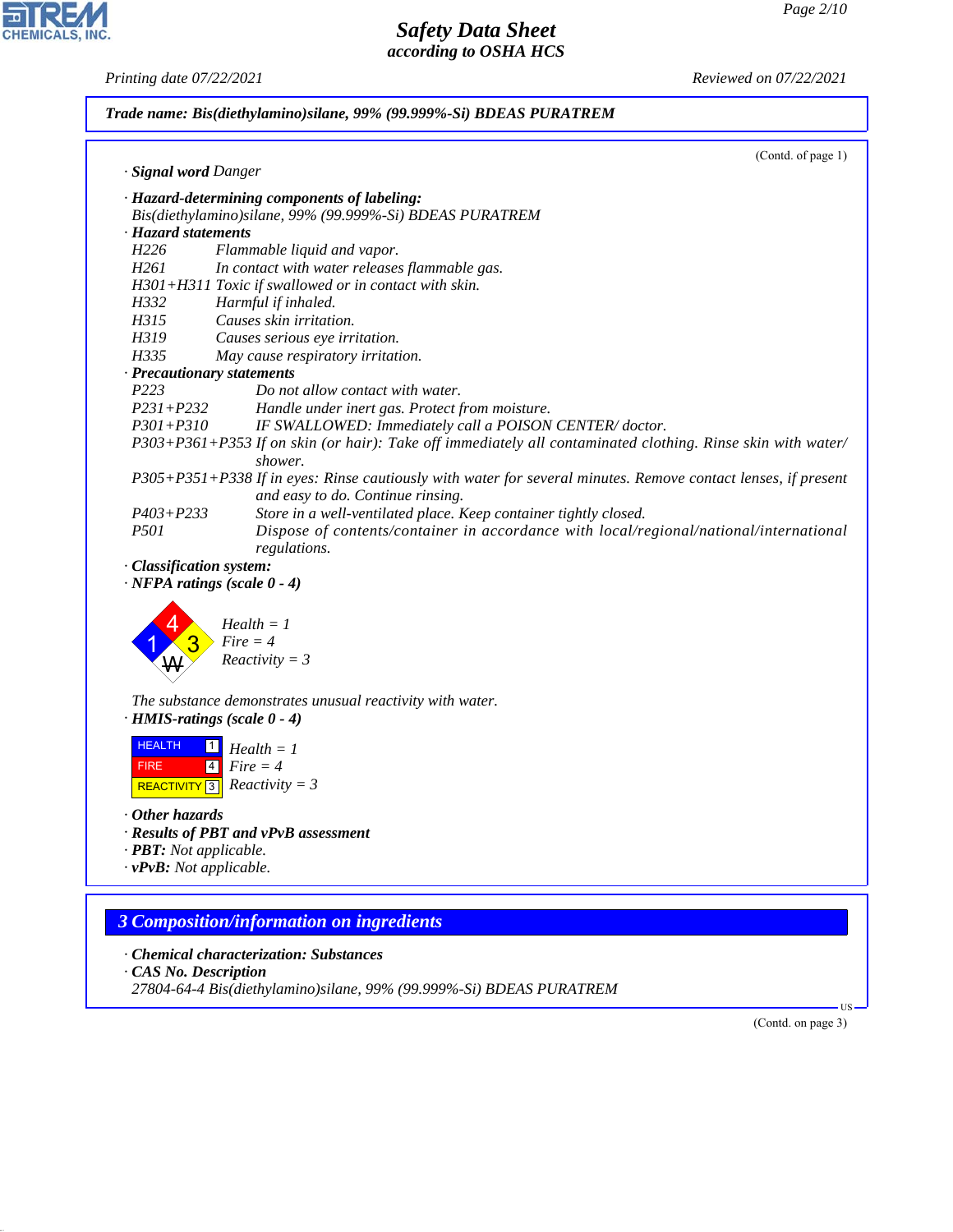*Printing date 07/22/2021 Reviewed on 07/22/2021*

#### *Trade name: Bis(diethylamino)silane, 99% (99.999%-Si) BDEAS PURATREM*

(Contd. of page 2)

#### *4 First-aid measures*

- *· Description of first aid measures*
- *· General information:*
- *Immediately remove any clothing soiled by the product.*

*Symptoms of poisoning may even occur after several hours; therefore medical observation for at least 48 hours after the accident.*

- *In case of irregular breathing or respiratory arrest provide artificial respiration.*
- *· After inhalation:*

*Supply fresh air. If required, provide artificial respiration. Keep patient warm. Consult doctor if symptoms persist.*

- *In case of unconsciousness place patient stably in side position for transportation.*
- *· After skin contact: Immediately wash with water and soap and rinse thoroughly.*
- *· After eye contact:*
- *Rinse opened eye for several minutes under running water. If symptoms persist, consult a doctor.*
- *· After swallowing: Do not induce vomiting; immediately call for medical help.*
- *· Information for doctor:*
- *· Most important symptoms and effects, both acute and delayed No further relevant information available.*
- *· Indication of any immediate medical attention and special treatment needed*
- *No further relevant information available.*

#### *5 Fire-fighting measures*

- *· Extinguishing media*
- *· Suitable extinguishing agents:*

*CO2. Do not use water.*

*Sand. Do not use water.*

*Special powder for metal fires. Do not use water. CO2, sand, extinguishing powder. Do not use water.*

- *· For safety reasons unsuitable extinguishing agents: Water with full jet*
- *· Special hazards arising from the substance or mixture No further relevant information available.*
- *· Advice for firefighters*
- *· Protective equipment: Mouth respiratory protective device.*

#### *6 Accidental release measures*

- *· Personal precautions, protective equipment and emergency procedures Wear protective equipment. Keep unprotected persons away.*
- *· Environmental precautions: Do not allow to enter sewers/ surface or ground water.*
- *· Methods and material for containment and cleaning up:*
- *Absorb with liquid-binding material (sand, diatomite, acid binders, universal binders, sawdust).*
- *Dispose contaminated material as waste according to item 13.*
- *Ensure adequate ventilation.*
- *Do not flush with water or aqueous cleansing agents*
- *· Reference to other sections*
- *See Section 7 for information on safe handling.*
- *See Section 8 for information on personal protection equipment.*
- *See Section 13 for disposal information.*

#### *· Protective Action Criteria for Chemicals*

#### *· PAC-1:*

44.1.1

*Substance is not listed.*

(Contd. on page 4)



US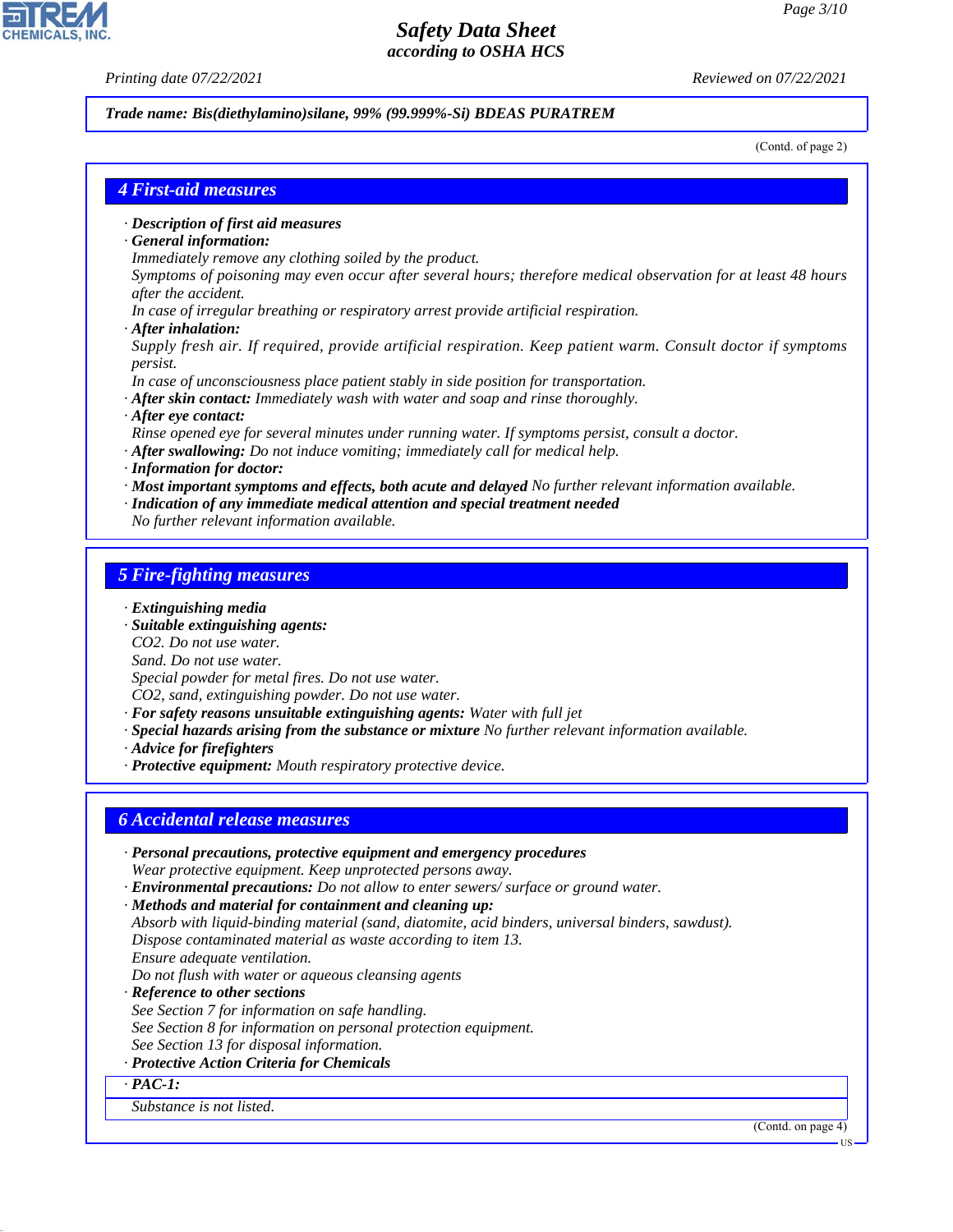*Printing date 07/22/2021 Reviewed on 07/22/2021*

*Trade name: Bis(diethylamino)silane, 99% (99.999%-Si) BDEAS PURATREM*

(Contd. of page 3)

*· PAC-2:*

*Substance is not listed.*

*· PAC-3:*

*Substance is not listed.*

# *7 Handling and storage*

- *· Handling: Handle under inert gas.*
- *· Precautions for safe handling*
- *Ensure good ventilation/exhaustion at the workplace. Prevent formation of aerosols.*
- *· Information about protection against explosions and fires: Keep ignition sources away - Do not smoke. Protect against electrostatic charges.*
- *· Conditions for safe storage, including any incompatibilities*
- *· Storage: Store contents under inert gas.*
- *· Requirements to be met by storerooms and receptacles: No special requirements.*
- *· Information about storage in one common storage facility: Not required.*
- *· Further information about storage conditions: Keep receptacle tightly sealed.*
- *Store in cool, dry conditions in well sealed receptacles.*
- *· Specific end use(s) No further relevant information available.*

#### *8 Exposure controls/personal protection*

*· Additional information about design of technical systems: No further data; see item 7.*

- *· Control parameters*
- *· Components with limit values that require monitoring at the workplace: Not required.*
- *· Additional information: The lists that were valid during the creation were used as basis.*
- *· Exposure controls*
- *· Personal protective equipment:*
- *· General protective and hygienic measures: Keep away from foodstuffs, beverages and feed. Immediately remove all soiled and contaminated clothing. Wash hands before breaks and at the end of work. Store protective clothing separately. Avoid contact with the eyes and skin.*
- *· Breathing equipment: A NIOSH approved respirator in accordance with 29 CFR 1910.134.*
- *· Protection of hands:*



44.1.1

\_S*Protective gloves*

*The glove material has to be impermeable and resistant to the product/ the substance/ the preparation. Due to missing tests no recommendation to the glove material can be given for the product/ the preparation/ the chemical mixture.*

*Selection of the glove material on consideration of the penetration times, rates of diffusion and the degradation* (Contd. on page 5)

US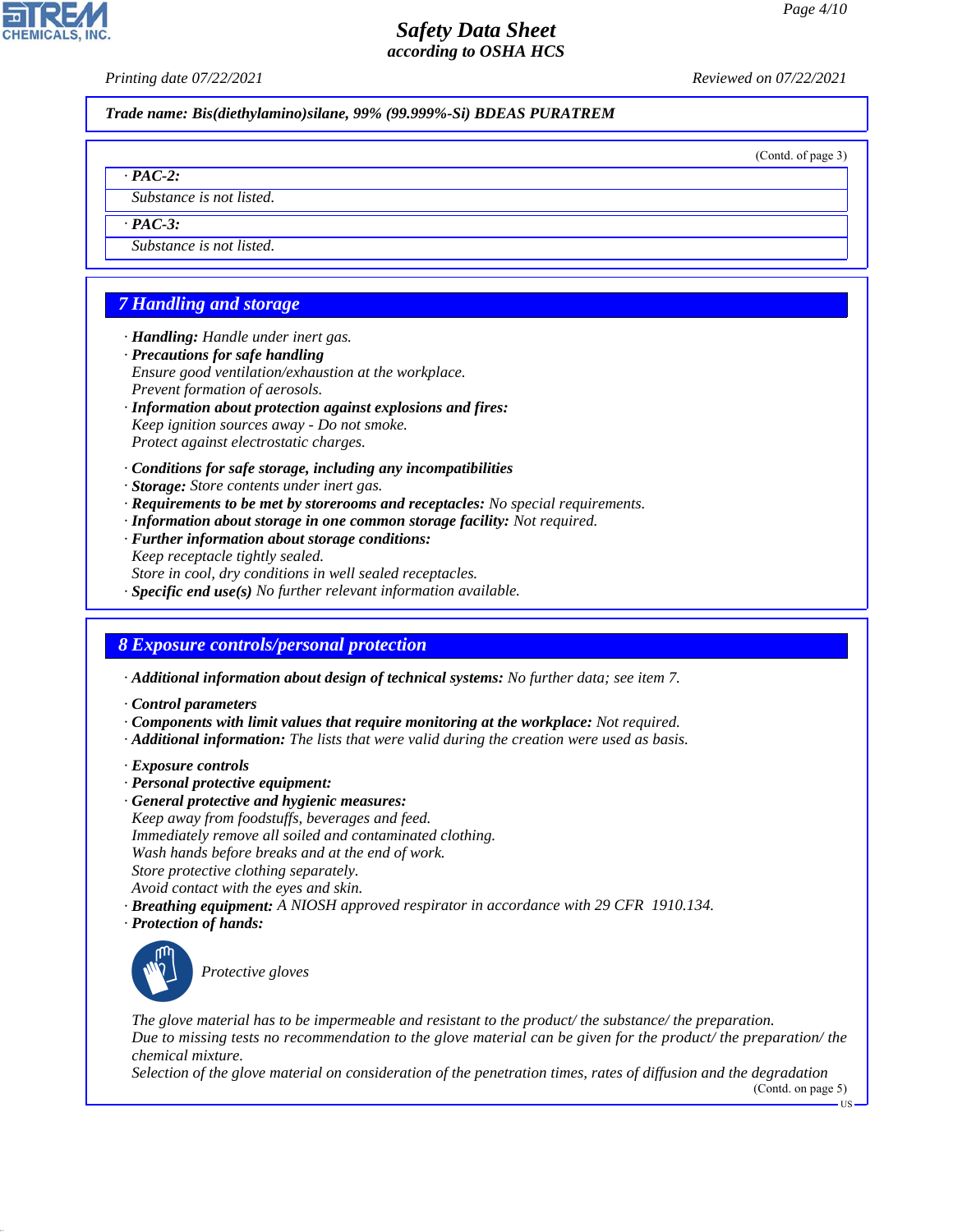**CHEMICALS, INC** 

*Printing date 07/22/2021 Reviewed on 07/22/2021*

#### *Trade name: Bis(diethylamino)silane, 99% (99.999%-Si) BDEAS PURATREM*

(Contd. of page 4)

#### *· Material of gloves*

*The selection of the suitable gloves does not only depend on the material, but also on further marks of quality and varies from manufacturer to manufacturer.*

#### *· Penetration time of glove material*

*The exact break through time has to be found out by the manufacturer of the protective gloves and has to be observed.*

## *· Eye protection:*



44.1.1

\_R*Tightly sealed goggles*

# *9 Physical and chemical properties · Information on basic physical and chemical properties · General Information · Appearance: Form: Liquid Color: Colorless · Odor: Odorless · Odor threshold: Not determined. · pH-value: Not determined. · Change in condition Melting point/Melting range: Undetermined. Boiling point/Boiling range: 70 °C (158 °F) · Flash point: >30 °C (>86 °F) · Flammability (solid, gaseous): Not determined. · Ignition temperature: Decomposition temperature: Not determined. · Auto igniting: Not determined. · Danger of explosion: Not determined. · Explosion limits: Lower: Not determined. Upper: Not determined. · Vapor pressure: Not determined. · Density at 20 °C (68 °F): 0.804 g/cm³ (6.70938 lbs/gal) · Relative density Not determined. · Vapor density Not determined. · Evaporation rate Not determined. · Solubility in / Miscibility with Water: Not miscible or difficult to mix. · Partition coefficient (n-octanol/water): Not determined. · Viscosity: Dynamic: Not determined.* (Contd. on page 6)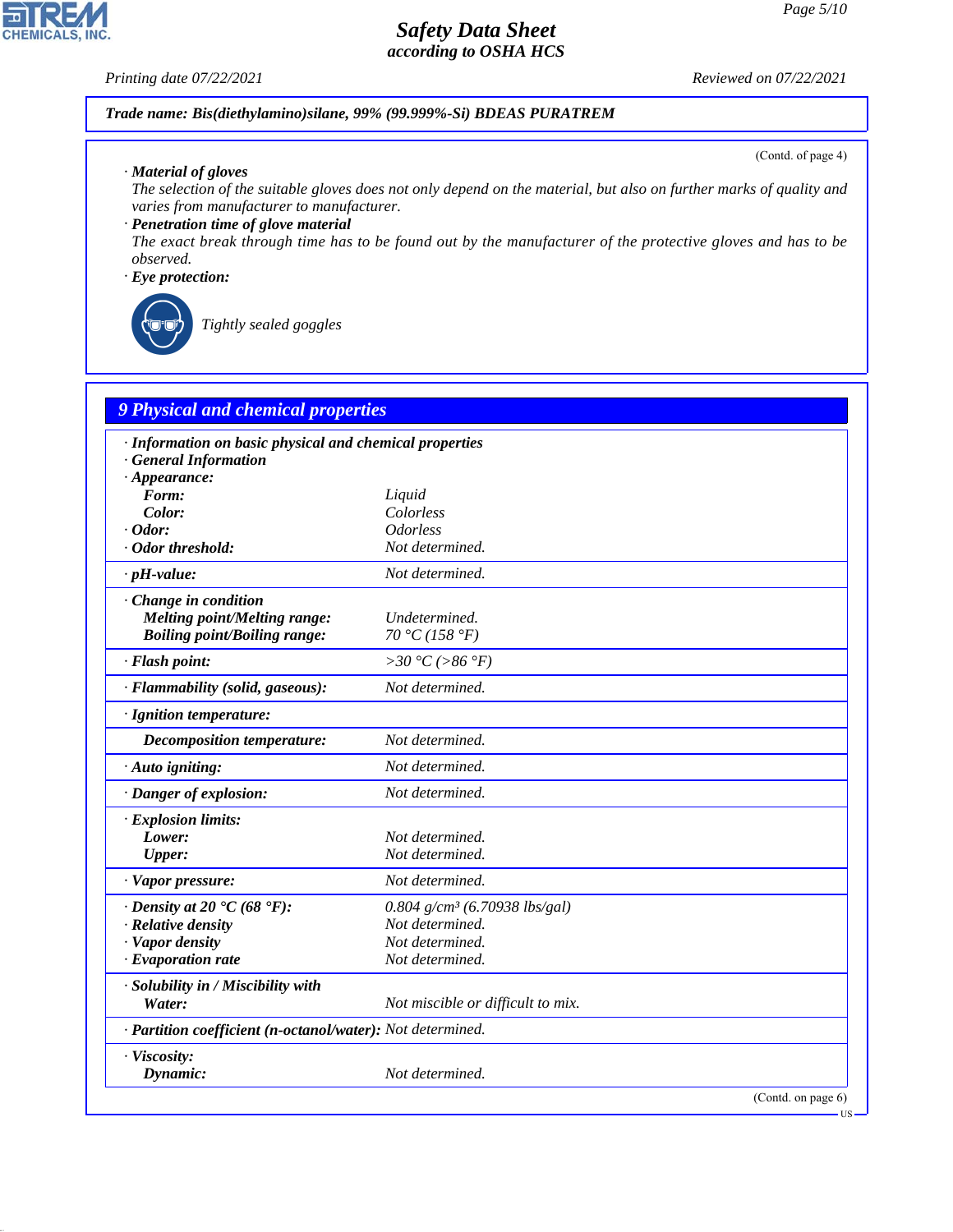**CHEMICALS** 

*Printing date 07/22/2021 Reviewed on 07/22/2021*

#### *Trade name: Bis(diethylamino)silane, 99% (99.999%-Si) BDEAS PURATREM*

|                           | (Contd. of page 5)                         |
|---------------------------|--------------------------------------------|
| Kinematic:                | Not determined.                            |
| Solvent content:          |                                            |
| Organic solvents:         | $0.0\%$                                    |
| <b>VOC</b> content:       | 0.0 g/l / 0.00 lb/gl                       |
| $\cdot$ Other information | No further relevant information available. |

### *10 Stability and reactivity*

- *· Reactivity No further relevant information available.*
- *· Chemical stability*
- *· Thermal decomposition / conditions to be avoided: No decomposition if used according to specifications.*
- *· Possibility of hazardous reactions Contact with water releases flammable gases.*
- *· Conditions to avoid No further relevant information available.*
- *· Incompatible materials: No further relevant information available.*
- *· Hazardous decomposition products: No dangerous decomposition products known.*

## *11 Toxicological information*

- *· Information on toxicological effects*
- *· Acute toxicity:*
- *· Primary irritant effect:*
- *· on the skin: Irritant to skin and mucous membranes.*
- *· on the eye: Irritating effect.*
- *· Sensitization: No sensitizing effects known.*
- *· Additional toxicological information:*
- *· Carcinogenic categories*

*· IARC (International Agency for Research on Cancer)*

*Substance is not listed.*

*· NTP (National Toxicology Program)*

*Substance is not listed.*

- *· OSHA-Ca (Occupational Safety & Health Administration)*
- *Substance is not listed.*

## *12 Ecological information*

- *· Toxicity*
- *· Aquatic toxicity: No further relevant information available.*
- *· Persistence and degradability No further relevant information available.*
- *· Behavior in environmental systems:*
- *· Bioaccumulative potential No further relevant information available.*
- *· Mobility in soil No further relevant information available.*
- *· Additional ecological information:*
- *· General notes:*

44.1.1

*Water hazard class 1 (Self-assessment): slightly hazardous for water*

*Do not allow undiluted product or large quantities of it to reach ground water, water course or sewage system.*

- *· Results of PBT and vPvB assessment*
- *· PBT: Not applicable.*
- *· vPvB: Not applicable.*

(Contd. on page 7)

US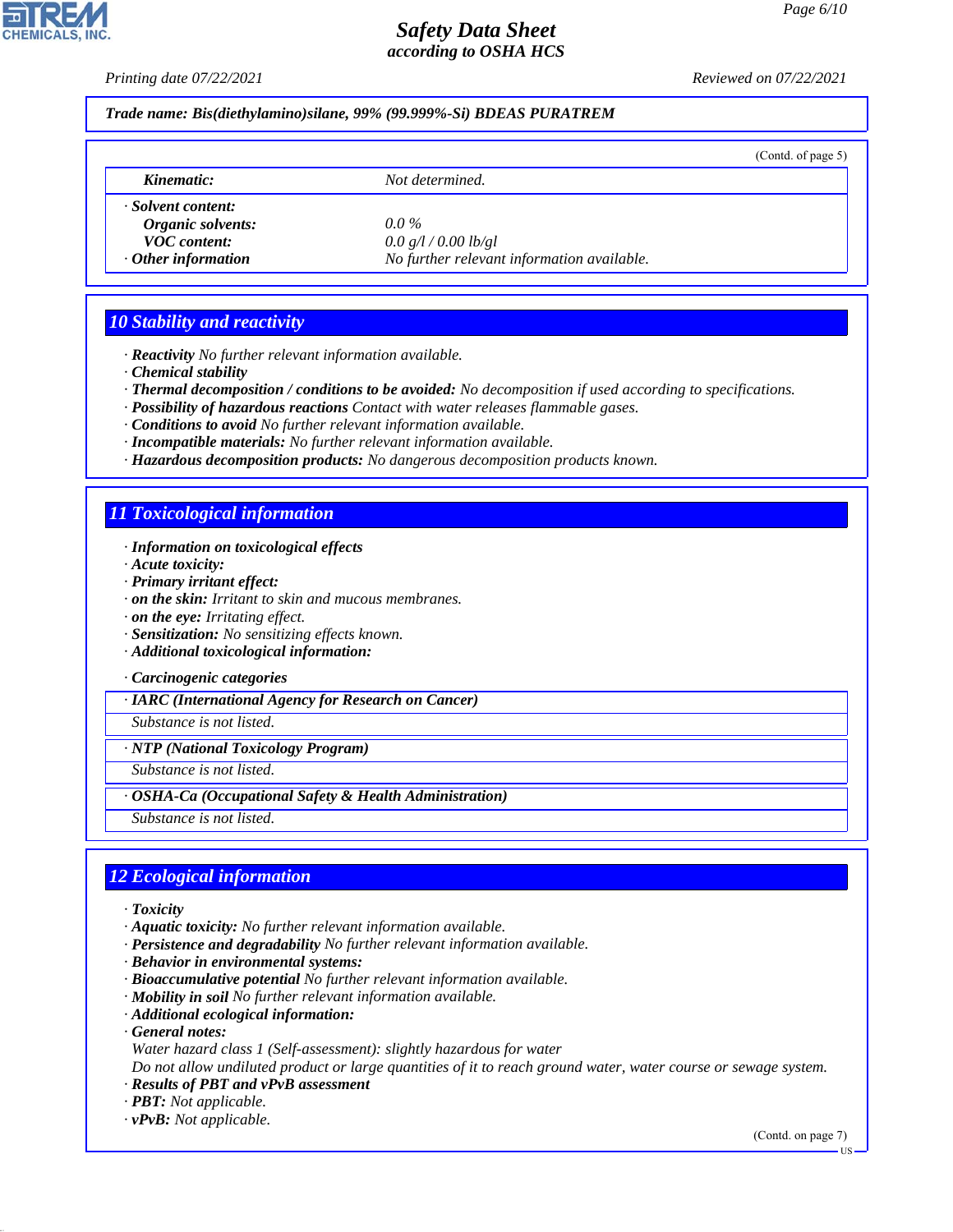*Printing date 07/22/2021 Reviewed on 07/22/2021*

*Trade name: Bis(diethylamino)silane, 99% (99.999%-Si) BDEAS PURATREM*

(Contd. of page 6)

*· Other adverse effects No further relevant information available.*

# *13 Disposal considerations*

*· Waste treatment methods*

*· Recommendation:*

*Must not be disposed of together with household garbage. Do not allow product to reach sewage system.*

- *· Uncleaned packagings:*
- *· Recommendation: Disposal must be made according to official regulations.*

| $\cdot$ UN-Number                                                        |                                                                                                                                      |
|--------------------------------------------------------------------------|--------------------------------------------------------------------------------------------------------------------------------------|
| · DOT, IMDG, IATA                                                        | <b>UN3399</b>                                                                                                                        |
| · UN proper shipping name<br>$\cdot$ <i>DOT</i><br>$·$ <i>IMDG, IATA</i> | Organometallic substance, liquid, water-reactive, flammable<br>ORGANOMETALLIC SUBSTANCE, LIQUID, WATER-REACTIVE,<br><b>FLAMMABLE</b> |
| · Transport hazard class(es)                                             |                                                                                                                                      |
| $\cdot$ DOT                                                              |                                                                                                                                      |
|                                                                          |                                                                                                                                      |
| · Class<br>$-Label$                                                      | 4.3 Substances which, in contact with water, emit flammable gases<br>4.3, 3<br>_____________________________                         |
| $\cdot$ IMDG                                                             |                                                                                                                                      |
|                                                                          |                                                                                                                                      |
| · Class<br>$-Label$                                                      | 4.3 Substances which, in contact with water, emit flammable gases<br>4.3/3                                                           |
| ·IATA                                                                    |                                                                                                                                      |
|                                                                          |                                                                                                                                      |
| · Class                                                                  | 4.3 Substances which, in contact with water, emit flammable gases                                                                    |
| $-Label$                                                                 | 4.3(3)                                                                                                                               |
| · Packing group<br>· DOT, IMDG, IATA                                     | $I\!I$                                                                                                                               |
| · Environmental hazards:<br>· Marine pollutant:                          | N <sub>O</sub>                                                                                                                       |
| · Special precautions for user                                           | Not applicable.                                                                                                                      |



44.1.1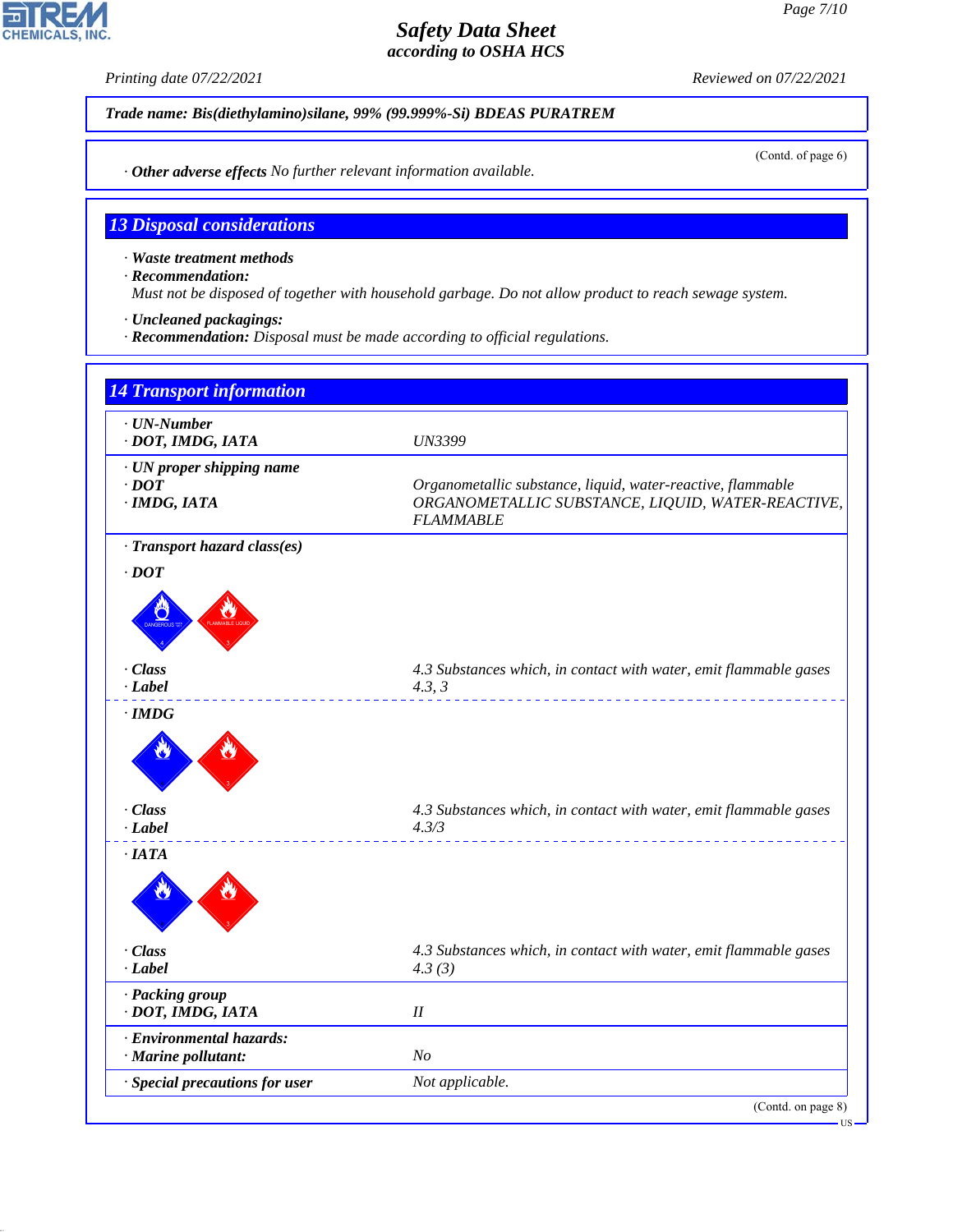피

**CHEMICALS, INC.** 

*Printing date 07/22/2021 Reviewed on 07/22/2021*

|                                                    | (Contd. of page 7)                                                                                  |
|----------------------------------------------------|-----------------------------------------------------------------------------------------------------|
| · EMS Number:                                      | $F-G, S-N$                                                                                          |
| · Stowage Category                                 | D                                                                                                   |
| · Stowage Code                                     | SW2 Clear of living quarters.                                                                       |
| · Handling Code                                    | H1 Keep as dry as reasonably practicable                                                            |
| · Segregation Code                                 | SG26 In addition: from goods of classes 2.1 and 3 when stowed on                                    |
|                                                    | deck of a containership a minimum distance of two container spaces                                  |
|                                                    | athwartship shall be maintained, when stowed on ro-ro ships a                                       |
|                                                    | distance of 6 m athwartship shall be maintained.                                                    |
|                                                    | SG35 Stow "separated from" acids.                                                                   |
| Transport in bulk according to Annex II of         |                                                                                                     |
|                                                    |                                                                                                     |
| <b>MARPOL73/78 and the IBC Code</b>                | Not applicable.                                                                                     |
|                                                    |                                                                                                     |
| · Transport/Additional information:<br>$\cdot$ DOT |                                                                                                     |
|                                                    |                                                                                                     |
|                                                    | On passenger aircraft/rail: 1 L<br>On cargo aircraft only: 5 L                                      |
|                                                    |                                                                                                     |
| · Quantity limitations<br>$\cdot$ IMDG             | 500 ml                                                                                              |
| $\cdot$ Limited quantities (LQ)                    | Code: E2                                                                                            |
| $\cdot$ Excepted quantities (EQ)                   |                                                                                                     |
|                                                    | Maximum net quantity per inner packaging: 30 ml<br>Maximum net quantity per outer packaging: 500 ml |
| · UN "Model Regulation":                           | UN 3399 ORGANOMETALLIC SUBSTANCE, LIQUID, WATER-                                                    |

# *15 Regulatory information*

- *· Safety, health and environmental regulations/legislation specific for the substance or mixture · Sara*
- *· Section 355 (extremely hazardous substances):*
- *Substance is not listed.*
- *· Section 313 (Specific toxic chemical listings):*
- *Substance is not listed.*
- *· TSCA (Toxic Substances Control Act):*
- *Substance is not listed.*
- *· Proposition 65*
- *· Chemicals known to cause cancer:*
- *Substance is not listed.*
- *· Chemicals known to cause reproductive toxicity for females:*
- *Substance is not listed.*
- *· Chemicals known to cause reproductive toxicity for males:*
- *Substance is not listed.*
- *· Chemicals known to cause developmental toxicity:*
- *Substance is not listed.*

44.1.1

(Contd. on page 9)

US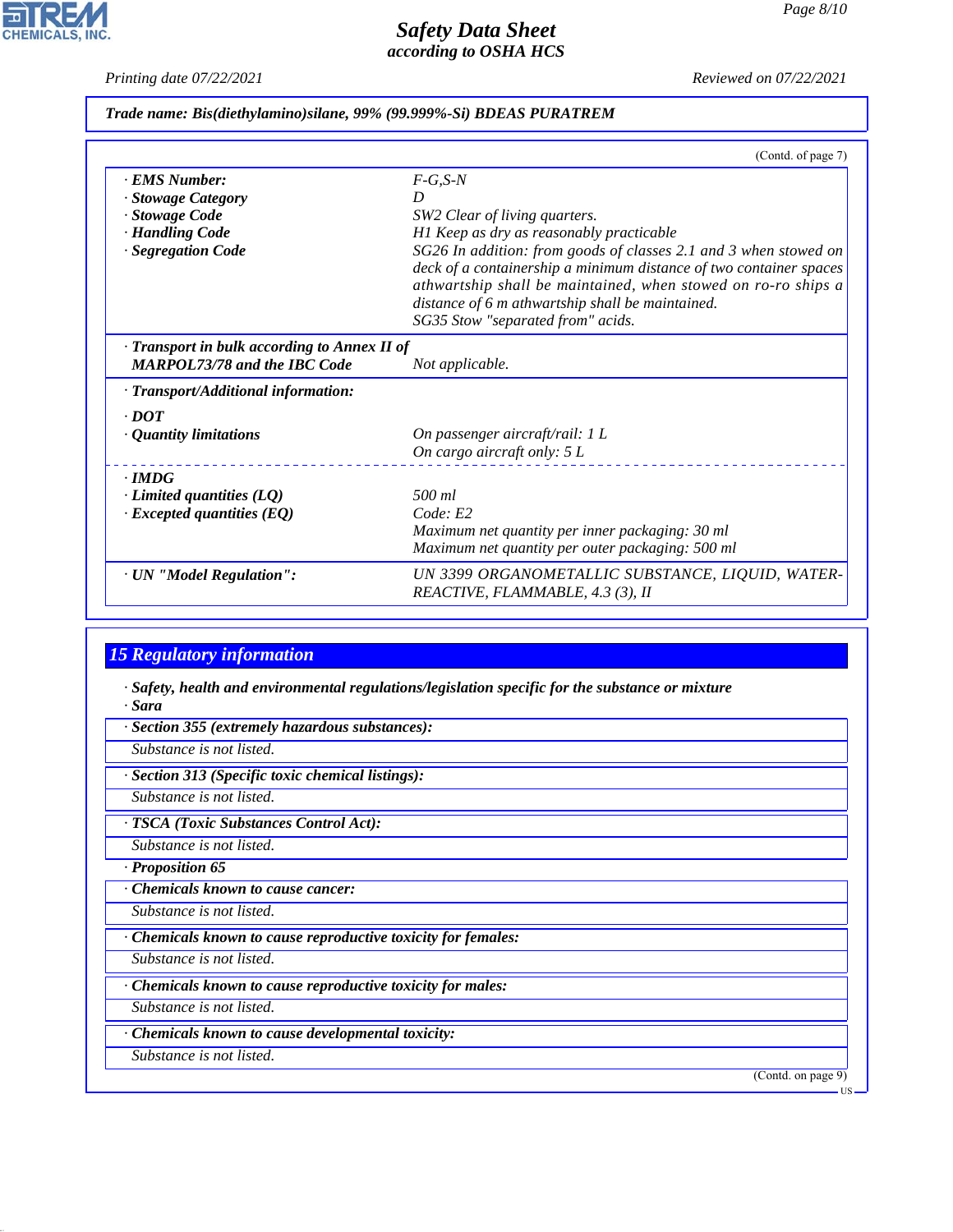**CHEMICALS, INC** 

*Printing date 07/22/2021 Reviewed on 07/22/2021*

*Trade name: Bis(diethylamino)silane, 99% (99.999%-Si) BDEAS PURATREM*

(Contd. of page 8)

*· Carcinogenic categories*

*· EPA (Environmental Protection Agency)*

*Substance is not listed.*

*· TLV (Threshold Limit Value established by ACGIH)*

*Substance is not listed.*

*· NIOSH-Ca (National Institute for Occupational Safety and Health)*

*Substance is not listed.*

*· GHS label elements*

*The substance is classified and labeled according to the Globally Harmonized System (GHS).*

*· Hazard pictograms*



*· Signal word Danger*

|                                                       | · Hazard-determining components of labeling:                                                                                                       |  |
|-------------------------------------------------------|----------------------------------------------------------------------------------------------------------------------------------------------------|--|
|                                                       | Bis(diethylamino)silane, 99% (99.999%-Si) BDEAS PURATREM                                                                                           |  |
| <b>Hazard statements</b>                              |                                                                                                                                                    |  |
| H226                                                  | Flammable liquid and vapor.                                                                                                                        |  |
| H261                                                  | In contact with water releases flammable gas.                                                                                                      |  |
| H301+H311 Toxic if swallowed or in contact with skin. |                                                                                                                                                    |  |
| H332                                                  | Harmful if inhaled.                                                                                                                                |  |
| H315                                                  | Causes skin irritation.                                                                                                                            |  |
| H319                                                  | Causes serious eye irritation.                                                                                                                     |  |
| H335                                                  | May cause respiratory irritation.                                                                                                                  |  |
| Precautionary statements                              |                                                                                                                                                    |  |
| P <sub>223</sub>                                      | Do not allow contact with water.                                                                                                                   |  |
| $P231 + P232$                                         | Handle under inert gas. Protect from moisture.                                                                                                     |  |
| $P301 + P310$                                         | IF SWALLOWED: Immediately call a POISON CENTER/doctor.                                                                                             |  |
|                                                       | $P303+P361+P353$ If on skin (or hair): Take off immediately all contaminated clothing. Rinse skin with water/                                      |  |
|                                                       | shower.                                                                                                                                            |  |
|                                                       | P305+P351+P338 If in eyes: Rinse cautiously with water for several minutes. Remove contact lenses, if present<br>and easy to do. Continue rinsing. |  |
| $P403 + P233$                                         | Store in a well-ventilated place. Keep container tightly closed.                                                                                   |  |
| <i>P501</i>                                           | Dispose of contents/container in accordance with local/regional/national/international<br>regulations.                                             |  |
| $\cdot$ National regulations:                         |                                                                                                                                                    |  |

*· Water hazard class: Water hazard class 1 (Self-assessment): slightly hazardous for water.*

*· Chemical safety assessment: A Chemical Safety Assessment has not been carried out.*

## *16 Other information*

44.1.1

*This information is based on our present knowledge. However, this shall not constitute a guarantee for any specific product features and shall not establish a legally valid contractual relationship.*

*· Department issuing SDS: Technical Department.*

*· Contact: Technical Director*

*· Date of preparation / last revision 07/22/2021 / -*

(Contd. on page 10)

US